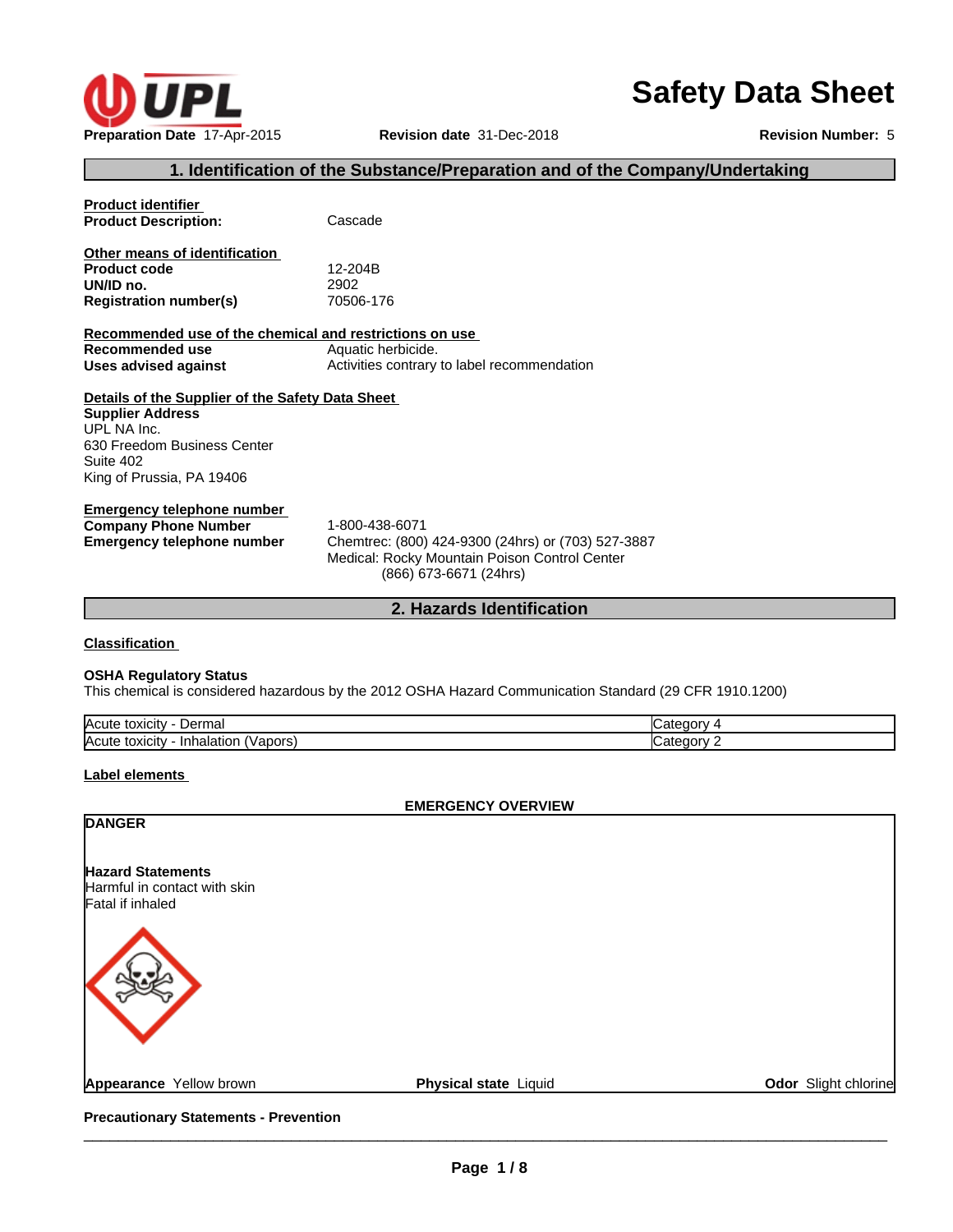Wear protective gloves/protective clothing/eye protection/face protection Do not breathe dust/fume/gas/mist/vapors/spray Use only outdoors or in a well-ventilated area In case of inadequate ventilation wear respiratory protection

IF ON SKIN: Wash with plenty of soap and water Call a POISON CENTER or doctor if you feel unwell Wash contaminated clothing before reuse IF INHALED: Remove victim to fresh air and keep at rest in a position comfortable for breathing Immediately call a POISON CENTER or doctor/physician

#### **Precautionary Statements - Storage**

Store in a well-ventilated place. Keep container tightly closed Store locked up

#### **Precautionary Statements - Disposal**

Dispose of contents/container to an approved waste disposal plant

#### **Hazards Not Otherwise Classified (HNOC) OTHER INFORMATION**

#### **3. Composition/information on Ingredients**

 $\overline{\phantom{a}}$  ,  $\overline{\phantom{a}}$  ,  $\overline{\phantom{a}}$  ,  $\overline{\phantom{a}}$  ,  $\overline{\phantom{a}}$  ,  $\overline{\phantom{a}}$  ,  $\overline{\phantom{a}}$  ,  $\overline{\phantom{a}}$  ,  $\overline{\phantom{a}}$  ,  $\overline{\phantom{a}}$  ,  $\overline{\phantom{a}}$  ,  $\overline{\phantom{a}}$  ,  $\overline{\phantom{a}}$  ,  $\overline{\phantom{a}}$  ,  $\overline{\phantom{a}}$  ,  $\overline{\phantom{a}}$ 

| .<br>name<br>∪nemical                         | - 144<br>unu  | $\mathbf{a}$<br>. |
|-----------------------------------------------|---------------|-------------------|
| --<br>ı endothall salt<br>ssium<br>л ла:<br>. | $\cdots$<br>_ | - 40<br>יט.       |

If CAS number is "proprietary", the specific chemical identity and percentage of composition has been withheld as a trade secret.

# **4. First aid measures FIRST AID MEASURES Eye contact** Hold eye open and rinse slowly and gently with water for 15 - 20 minutes. Remove contact lenses, if present, after 5 minutes, then continue rinsing eye. Call a poison control center or doctor for treatment advice. Rinse immediately with plenty of water, also under the eyelids, for at least 15 minutes. **Skin contact** Take off contaminated clothing. Rinse skin immediately with plenty of water for 15-20 minutes. Call a poison control center or doctor for treatment advice. Seek immediate medical attention/advice. Wash off immediately with plenty of water for atleast 15 minutes. Remove and wash contaminated clothing before re-use. **Inhalation** Move to fresh air. MAY CAUSE ALLERGIC RESPIRATORY REACTION. Call a poison control center or doctor for further treatment advice. **Ingestion Example 20** Call a physician or poison control center immediately. May produce an allergic reaction. Clean mouth with water. Never give anything by mouth to an unconscious person. Seek immediate medical attention/advice. Do not induce vomiting without medical advice. **Most Important Symptoms and Effects, Both Acute and Delayed Most Important Symptoms and Effects** Burning feeling and temporary redness. **Indication of Any Immediate Medical Attention and Special Treatment Needed Notes to physician** No information available. Treat symptomatically. **5. Fire-fighting measures**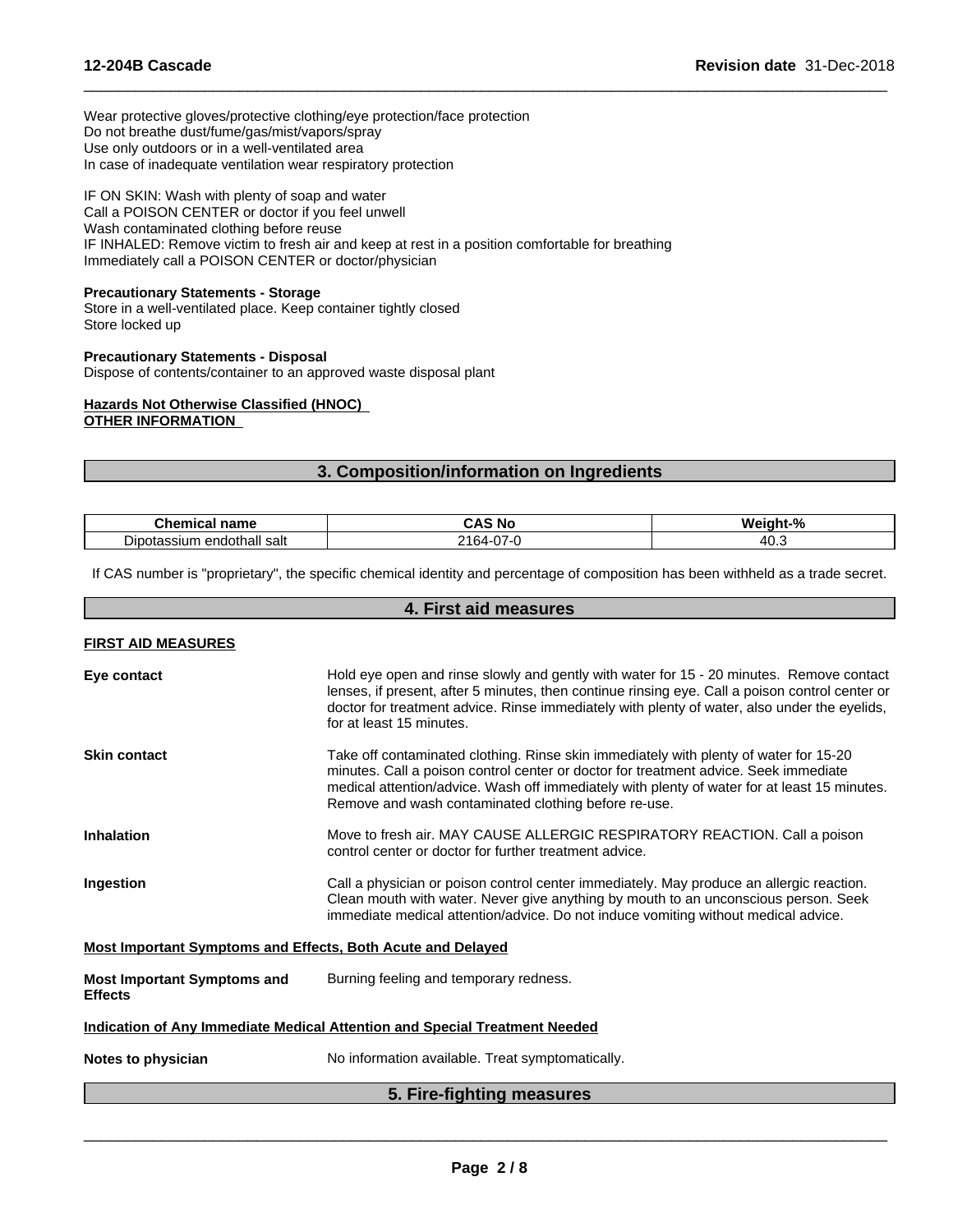#### **Suitable extinguishing media**

Use extinguishing measures that are appropriate to local circumstances and the surrounding environment.

**Unsuitable extinguishing media** Decomposition by contact with water may generate vapours which can be ignited by heat or open flame.

 $\overline{\phantom{a}}$  ,  $\overline{\phantom{a}}$  ,  $\overline{\phantom{a}}$  ,  $\overline{\phantom{a}}$  ,  $\overline{\phantom{a}}$  ,  $\overline{\phantom{a}}$  ,  $\overline{\phantom{a}}$  ,  $\overline{\phantom{a}}$  ,  $\overline{\phantom{a}}$  ,  $\overline{\phantom{a}}$  ,  $\overline{\phantom{a}}$  ,  $\overline{\phantom{a}}$  ,  $\overline{\phantom{a}}$  ,  $\overline{\phantom{a}}$  ,  $\overline{\phantom{a}}$  ,  $\overline{\phantom{a}}$ 

#### **Specific hazards arising from the chemical**

No information available.

**Hazardous combustion products**Extreme temperatures convert Endothall product to endothall anhydride which is a strong vessicant causing blistering of eyes, mucous membranes and skin.

#### **Explosion data**

#### **Protective equipment and precautions for firefighters**

As in any fire, wear self-contained breathing apparatus pressure-demand, MSHA/NIOSH (approved or equivalent) and full protective gear.

| 6. Accidental release measures                               |                                                                                                                                                                                                                                                                                                                                                                                    |  |
|--------------------------------------------------------------|------------------------------------------------------------------------------------------------------------------------------------------------------------------------------------------------------------------------------------------------------------------------------------------------------------------------------------------------------------------------------------|--|
|                                                              | Personal precautions, protective equipment and emergency procedures                                                                                                                                                                                                                                                                                                                |  |
| <b>Personal Precautions</b>                                  | Avoid contact with skin, eyes and clothing.                                                                                                                                                                                                                                                                                                                                        |  |
| <b>Environmental Precautions</b>                             |                                                                                                                                                                                                                                                                                                                                                                                    |  |
| <b>Environmental precautions</b>                             | Do not flush into surface water or sanitary sewer system. Consult a regulatory specialist to<br>determine appropriate state or local reporting requirements, for assistance in waste<br>characterization and/or hazardous waste disposal and other requirements listed in pertinent<br>environmental permits.                                                                      |  |
| Methods and material for containment and cleaning up         |                                                                                                                                                                                                                                                                                                                                                                                    |  |
| <b>Methods for Clean-Up</b>                                  | Remove all ignition sources. Soak up with inert absorbent material. Ground and bond<br>containers when transferring material. Keep in suitable and closed containers for disposal.                                                                                                                                                                                                 |  |
|                                                              | 7. Handling and Storage                                                                                                                                                                                                                                                                                                                                                            |  |
| <b>Precautions for safe handling</b>                         |                                                                                                                                                                                                                                                                                                                                                                                    |  |
| Handling                                                     | Do not breathe vapours or spray mist. Avoid contact with skin, eyes and clothing. Keep out<br>of reach of children. Empty containers may contain hazardous residues.                                                                                                                                                                                                               |  |
| Conditions for safe storage, including any incompatibilities |                                                                                                                                                                                                                                                                                                                                                                                    |  |
| <b>Storage</b>                                               | Store in an area where cross-contamination with pesticides, fertilizers, food or feed could<br>not occur. Keep containers tightly closed in a cool, well-ventilated place.                                                                                                                                                                                                         |  |
| incompatible materials                                       | No information available.                                                                                                                                                                                                                                                                                                                                                          |  |
|                                                              | 8. Exposure Controls/Personal Protection                                                                                                                                                                                                                                                                                                                                           |  |
| <b>Exposure guidelines</b>                                   | This product does not contain any hazardous materials with occupational exposure limits<br>established by the region specific regulatory bodies.                                                                                                                                                                                                                                   |  |
| <b>Engineering controls</b>                                  | Investigate engineering techniques to reduce exposures. Local mechanical exhaust<br>ventilation is preferred. Consult ACGIH ventilation manual or NFPA Standard 91 for design<br>of exhaust systems. PESTICIDE APPLICATORS & WORKERS. THESE WORKERS MUST<br>REFER TO PRODUCT LABELING AND DIRECTIONS FOR USE IN ACCORDANCE WITH<br>EPA WORKER PROTECTION STANDARD 40 CFR PART 170. |  |
| Personal protective equipment<br><b>Eye/Face Protection</b>  | Tightly fitting safety goggles. or. Face-shield.                                                                                                                                                                                                                                                                                                                                   |  |
|                                                              |                                                                                                                                                                                                                                                                                                                                                                                    |  |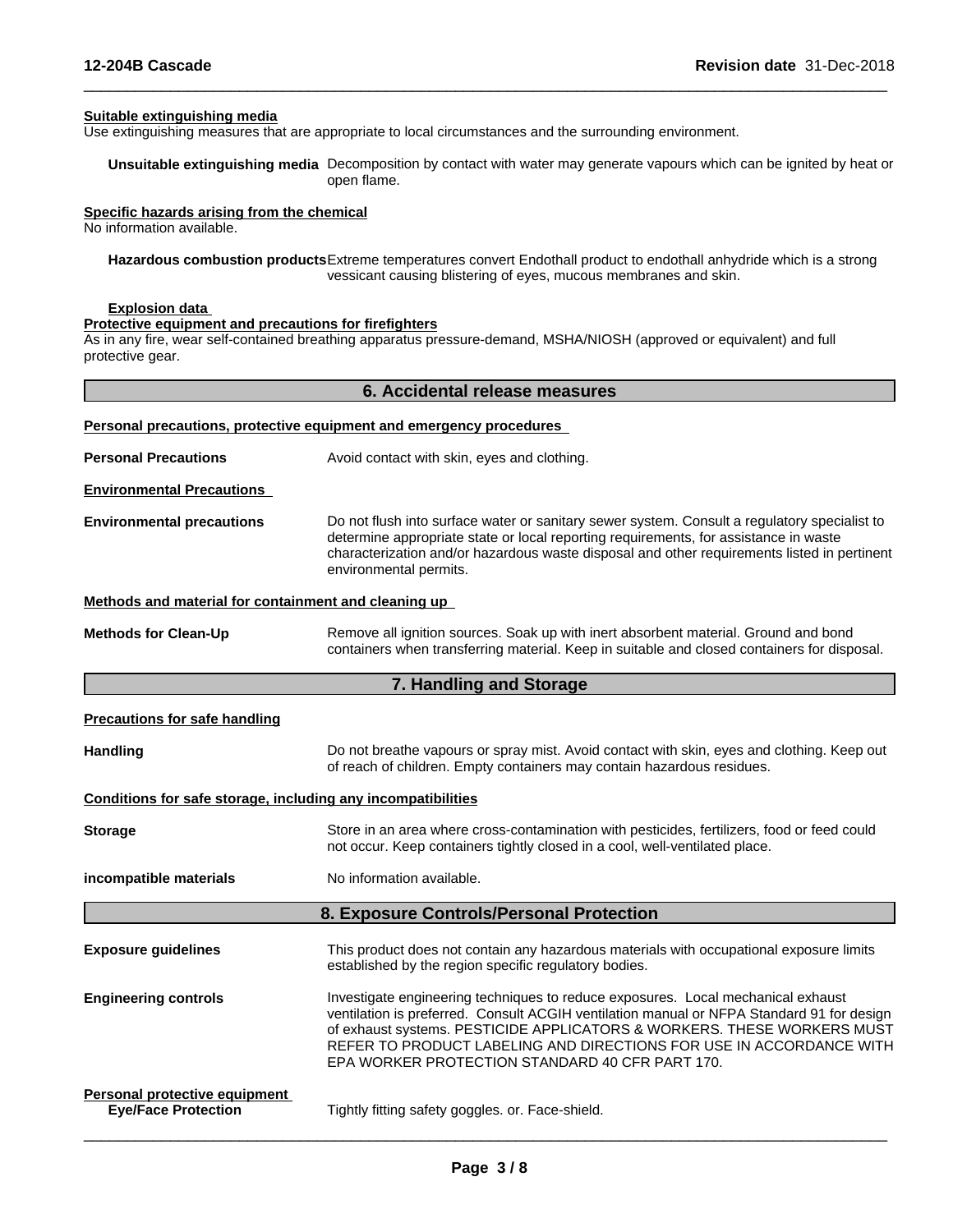| <b>Skin protection</b><br><b>Respiratory protection</b> | Chemical resistant gloves. Chemical resistant footwear plus socks.<br>Where airborne exposure is likely, use NIOSH approved respiratory protection equipment<br>appropriate to the material and/or its components. Full facepiece equipment is<br>recommended and, if used, replaces need for face shield and/or chemical goggles. If<br>exposures cannot be kept at a minimum with engineering controls, consult respirator<br>manufacturer to determine appropriate type equipment for given application. Observe<br>respirator use limitations specified by NIOSH or the manufacturer. For emergency and<br>other conditions where there may be a potential for significant exposure, use an approved<br>full face positive-pressure, self-contained breathing apparatus. Respiratory protection<br>programs must comply with 29 CFR 1910.134. |  |
|---------------------------------------------------------|---------------------------------------------------------------------------------------------------------------------------------------------------------------------------------------------------------------------------------------------------------------------------------------------------------------------------------------------------------------------------------------------------------------------------------------------------------------------------------------------------------------------------------------------------------------------------------------------------------------------------------------------------------------------------------------------------------------------------------------------------------------------------------------------------------------------------------------------------|--|
|---------------------------------------------------------|---------------------------------------------------------------------------------------------------------------------------------------------------------------------------------------------------------------------------------------------------------------------------------------------------------------------------------------------------------------------------------------------------------------------------------------------------------------------------------------------------------------------------------------------------------------------------------------------------------------------------------------------------------------------------------------------------------------------------------------------------------------------------------------------------------------------------------------------------|--|

 $\overline{\phantom{a}}$  ,  $\overline{\phantom{a}}$  ,  $\overline{\phantom{a}}$  ,  $\overline{\phantom{a}}$  ,  $\overline{\phantom{a}}$  ,  $\overline{\phantom{a}}$  ,  $\overline{\phantom{a}}$  ,  $\overline{\phantom{a}}$  ,  $\overline{\phantom{a}}$  ,  $\overline{\phantom{a}}$  ,  $\overline{\phantom{a}}$  ,  $\overline{\phantom{a}}$  ,  $\overline{\phantom{a}}$  ,  $\overline{\phantom{a}}$  ,  $\overline{\phantom{a}}$  ,  $\overline{\phantom{a}}$ 

#### **General hygiene considerations**

Do not eat, drink or smoke when using this product. Handle in accordance with good industrial hygiene and safety practice.

#### **9. Physical and Chemical Properties**

#### **Information on basic physical and chemical properties**

| <b>Physical state</b><br>Appearance<br>color                   | Liquid<br>Yellow brown<br>No information available | Odor              | Slight chlorine |
|----------------------------------------------------------------|----------------------------------------------------|-------------------|-----------------|
| <b>Property</b>                                                | <b>VALUES</b>                                      | Remarks/ • Method |                 |
| pH                                                             | 7.4                                                |                   |                 |
| Melting point/freezing point                                   | 8.4 °C / 47 °F                                     |                   |                 |
| <b>Boiling Point/Range</b>                                     | $>100$ °C                                          |                   |                 |
| <b>Flash Point</b>                                             | Not Applicable                                     |                   |                 |
| <b>Evaporation Rate</b>                                        | No information available                           |                   |                 |
| <b>Flammability (solid, gas)</b>                               | No information available                           |                   |                 |
| <b>Flammability limit in air</b>                               |                                                    |                   |                 |
| <b>Upper Flammability Limit</b>                                | No information available                           |                   |                 |
| <b>Lower Flammability Limit</b>                                | No information available                           |                   |                 |
| vapor pressure                                                 | No information available                           |                   |                 |
| <b>Vapor Density</b>                                           | No information available                           |                   |                 |
| <b>Specific gravity</b>                                        | 1.285                                              |                   |                 |
| <b>Water solubility</b>                                        | No information available                           |                   |                 |
| <b>Solubility in Other Solvents</b>                            | No information available                           |                   |                 |
| Partition coefficient: n-octanol/waterNo information available |                                                    |                   |                 |
| <b>Autoignition temperature</b>                                | no data available                                  |                   |                 |
| <b>Decomposition temperature</b>                               | No information available                           |                   |                 |
| <b>Viscosity, kinematic</b>                                    | No information available                           |                   |                 |
| <b>Dynamic viscosity</b>                                       | No information available                           |                   |                 |
| <b>Explosive properties</b>                                    | No information available                           |                   |                 |
| <b>Oxidizing properties</b>                                    | No information available                           |                   |                 |
| <b>OTHER INFORMATION</b>                                       |                                                    |                   |                 |
| <b>Softening point</b>                                         | No information available                           |                   |                 |
| molecular weight                                               | No information available                           |                   |                 |
| <b>VOC Content</b>                                             | No information available                           |                   |                 |
| <b>Liquid Density</b>                                          | No information available                           |                   |                 |

# **10. Stability and Reactivity**

# **Reactivity**

no data available

#### **Chemical stability**

Stable under recommended storage conditions.

#### **Possibility of hazardous reactions**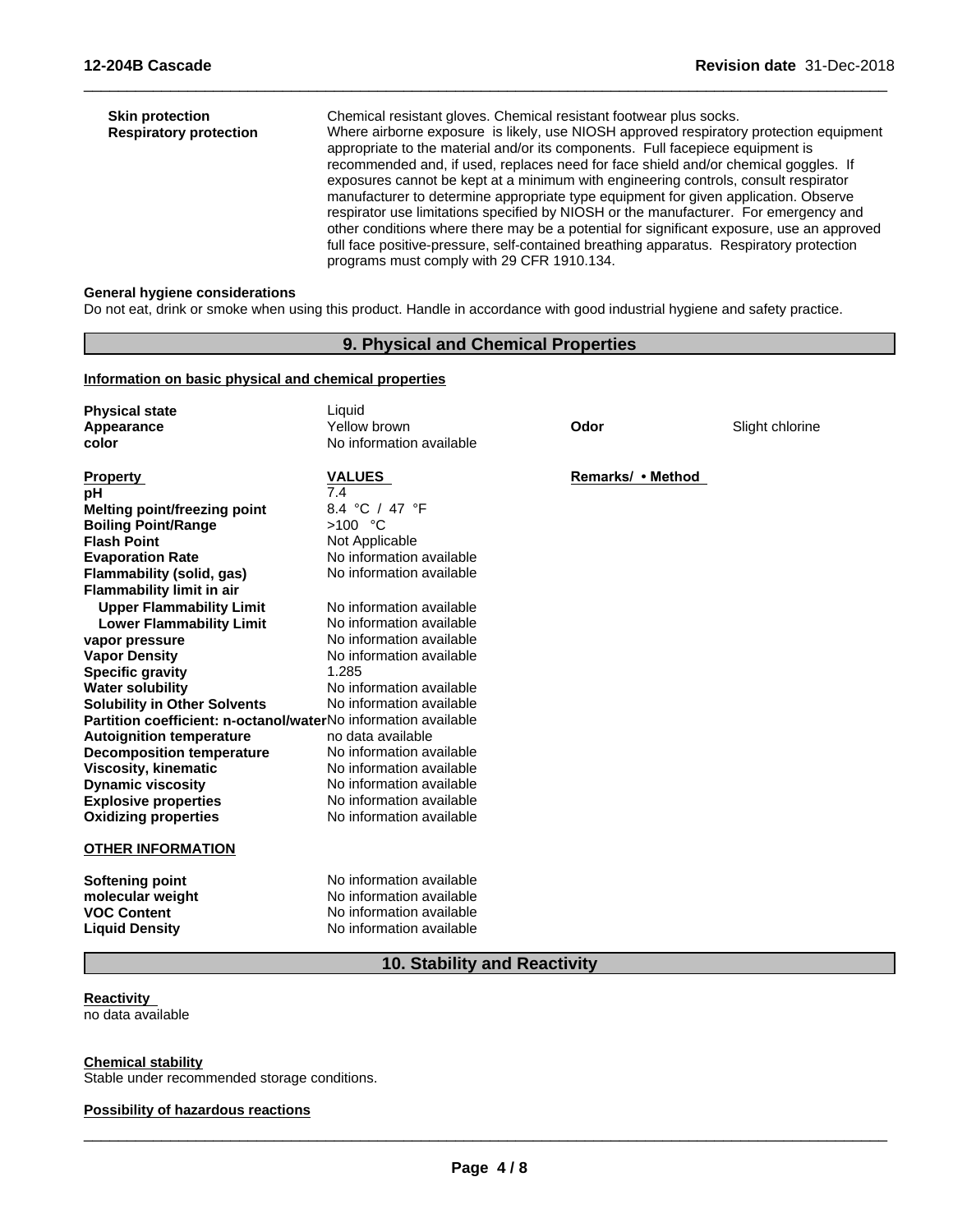#### None under normal processing.

#### **Conditions to avoid**

No information available.

#### **incompatible materials**

No information available.

#### **Hazardous decomposition products**

Extreme temperatures may convert endothall product to endothall anhydride, a strong vessicant, causing blistering of eyes, mucous membranes and skin.

#### **11. Toxicological Information**

 $\overline{\phantom{a}}$  ,  $\overline{\phantom{a}}$  ,  $\overline{\phantom{a}}$  ,  $\overline{\phantom{a}}$  ,  $\overline{\phantom{a}}$  ,  $\overline{\phantom{a}}$  ,  $\overline{\phantom{a}}$  ,  $\overline{\phantom{a}}$  ,  $\overline{\phantom{a}}$  ,  $\overline{\phantom{a}}$  ,  $\overline{\phantom{a}}$  ,  $\overline{\phantom{a}}$  ,  $\overline{\phantom{a}}$  ,  $\overline{\phantom{a}}$  ,  $\overline{\phantom{a}}$  ,  $\overline{\phantom{a}}$ 

#### **Information on Likely Routes of Exposure**

| <b>Inhalation</b>            | Toxic by inhalation.                                                                                                                                                                                                                                                                                                                                                                                                                                                                                                                                                                                                                                                                                                                                                                                                                                                                                                                                                                                                                                                                                                                                                                                                                                                                                                                                                                                                                                                                                                                                                                                                                                                                                                                                    |
|------------------------------|---------------------------------------------------------------------------------------------------------------------------------------------------------------------------------------------------------------------------------------------------------------------------------------------------------------------------------------------------------------------------------------------------------------------------------------------------------------------------------------------------------------------------------------------------------------------------------------------------------------------------------------------------------------------------------------------------------------------------------------------------------------------------------------------------------------------------------------------------------------------------------------------------------------------------------------------------------------------------------------------------------------------------------------------------------------------------------------------------------------------------------------------------------------------------------------------------------------------------------------------------------------------------------------------------------------------------------------------------------------------------------------------------------------------------------------------------------------------------------------------------------------------------------------------------------------------------------------------------------------------------------------------------------------------------------------------------------------------------------------------------------|
| Eye contact                  | May cause irreversible damage to eyes.                                                                                                                                                                                                                                                                                                                                                                                                                                                                                                                                                                                                                                                                                                                                                                                                                                                                                                                                                                                                                                                                                                                                                                                                                                                                                                                                                                                                                                                                                                                                                                                                                                                                                                                  |
| <b>Skin contact</b>          | May cause irritation. Repeated or prolonged skin contact may cause allergic reactions with<br>susceptible persons.                                                                                                                                                                                                                                                                                                                                                                                                                                                                                                                                                                                                                                                                                                                                                                                                                                                                                                                                                                                                                                                                                                                                                                                                                                                                                                                                                                                                                                                                                                                                                                                                                                      |
| Ingestion                    | MAY BE HARMFUL IF SWALLOWED.                                                                                                                                                                                                                                                                                                                                                                                                                                                                                                                                                                                                                                                                                                                                                                                                                                                                                                                                                                                                                                                                                                                                                                                                                                                                                                                                                                                                                                                                                                                                                                                                                                                                                                                            |
| <b>Component Information</b> | Although no allergic skin reactions were observed in guinea pigs following exposure to this<br>material in water, allergic skin reactions were observed following expsoure to this material<br>in ethanol. Repeated application to the skin of rats produced severe skin irritation, liver,<br>and kidney effects considered to be secondary to irritation, and increased mortality.<br>Long-term dietary administration produced no adverse effects in rats. Dermal - Slightly toxic<br>to Rabbits (LD50 2,000 mg/kg)<br>Skin irritation -<br>Non-irritating to rabbits Inhalation - Slightly toxic to rats (4 hr LC50 0.83 mg/l) aerosol Eye<br>irritation - Cause irreversible eye damage in rabbits. Endothall- Intentional swallowing of 40<br>ml led to death within 12-hours. Skin allergy was observed in guinea pigs following<br>repeated exposures. Repeated dietary administration (via gelatin capsules) produced<br>vomiting, diarrhea, sluggish movements, and liver, kidney and blood effects in dogs.<br>Long-term dietary administration to rats and mice produced effects in the glandular<br>stomach. High mortality rates and intestinal tumors considered to be secondary to the<br>effects in the stomach were observed in mice. Long-term application to the skin of mice<br>produced no tumors. No birth defects were observed in the offspring of rats exposed orally<br>during pregnancy, even at dosages that produced adverse effects on the mothers. Skeletal<br>anomalies were observed in the offspring of rabbits and mice exposed orally during<br>pregnancy, but only at dosages that produced adverse effects in the mothers. No genetic<br>changes were observed in tests using bacteria, animal cells or animals. |

#### **Information on Toxicological Effects**

**Symptoms** No information available.

#### **Delayed and immediate effects as well as chronic effects from short and long-term exposure**

| <b>Sensitization</b>            | No information available.                                  |
|---------------------------------|------------------------------------------------------------|
| <b>Mutagenic effects</b>        | no data available.                                         |
| Carcinogenicity                 | There are no known carcinogenic chemicals in this product. |
| <b>Reproductive effects</b>     | Not Available.                                             |
| <b>STOT - Single Exposure</b>   | no data available.                                         |
| <b>STOT - Repeated Exposure</b> | no data available.                                         |
| <b>Aspiration hazard</b>        | No information available.                                  |

#### **Numerical Measures of Toxicity - Product information**

| <b>LD50 Dermal</b>     | 2000 mg/kg           |
|------------------------|----------------------|
| <b>LC50 Inhalation</b> | $0.83$ mg/l $(4-hr)$ |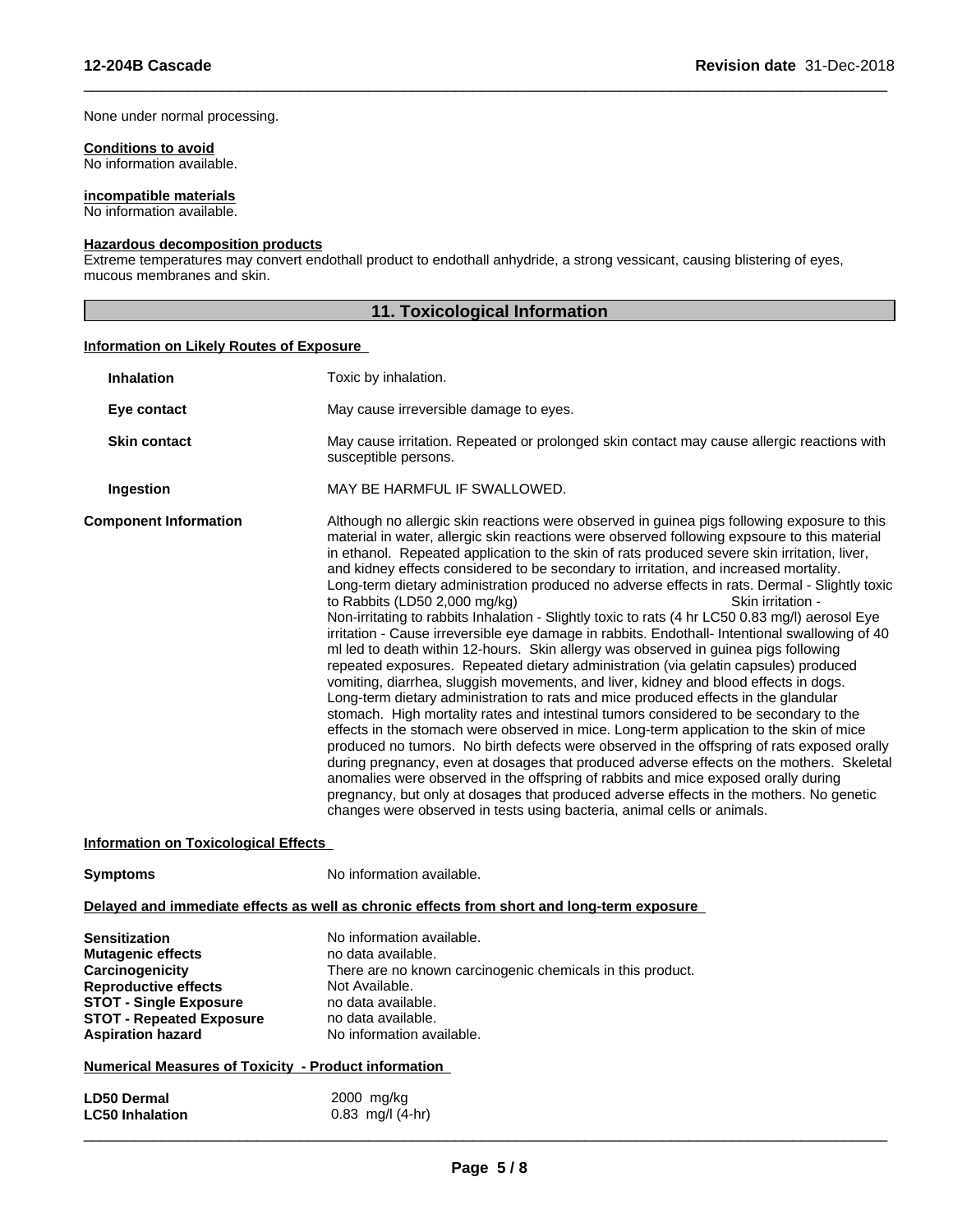#### **12. Ecological Information**

 $\overline{\phantom{a}}$  ,  $\overline{\phantom{a}}$  ,  $\overline{\phantom{a}}$  ,  $\overline{\phantom{a}}$  ,  $\overline{\phantom{a}}$  ,  $\overline{\phantom{a}}$  ,  $\overline{\phantom{a}}$  ,  $\overline{\phantom{a}}$  ,  $\overline{\phantom{a}}$  ,  $\overline{\phantom{a}}$  ,  $\overline{\phantom{a}}$  ,  $\overline{\phantom{a}}$  ,  $\overline{\phantom{a}}$  ,  $\overline{\phantom{a}}$  ,  $\overline{\phantom{a}}$  ,  $\overline{\phantom{a}}$ 

#### **ecotoxicity**

Endothall dipotassium salt: Mallard duck LD50 = 328 mg/kg Bluegill sunfish EC50= 1071 ppm Rainbow trout EC50 = 363 ppm Sheepshed minnow 96 hr EC50 = 340 ppm Mysid shrimp 96 hr EC50 = 257 ppm Eastern oyster 96 hr EC50 = 335 ppm

#### **Persistence/Degradability**

no data available.

#### **Bioaccumulation/ Accumulation**

No information available.

#### **Other Adverse Effects**

no data available

# **13. Disposal Considerations**

#### **Waste Treatment Methods**

| <b>Waste Disposal Method</b> | Pesticide wastes are acutely hazardous. Improper disposal of excess pesticide or rinsate is<br>a violation of Federal law. If the wastes cannot be disposed of by use or according to label<br>instructions, contact your State Pesticide or Environmental Control Agency, or the<br>Hazardous Waste representative at the nearest EPA Regional Office for quidance. |
|------------------------------|----------------------------------------------------------------------------------------------------------------------------------------------------------------------------------------------------------------------------------------------------------------------------------------------------------------------------------------------------------------------|
| Contaminated packaging       | Non refillable container. Do not reuse this container. Refer to product label.                                                                                                                                                                                                                                                                                       |

### **14. Transport Information**

| DOT                              | When shipped as a limited quantity by domestic highway,, as per 49 CFR 173.153 the       |
|----------------------------------|------------------------------------------------------------------------------------------|
|                                  | combination package, not exceeding a gross weight of 66 pounds (30 kg), may contain      |
|                                  | inner packagings not over 1.3 gallons (5 L) each. Limited quantity designated packagings |
|                                  | are excepted from labeling and packaging specification requirements.                     |
|                                  | If the limited quantity package is shipped by air the package must also conform to       |
|                                  | applicable requirements of 173.27.                                                       |
| UN/ID no.                        | 2902                                                                                     |
| Proper shipping name             | Pesticides, liquid, toxic. n.o.s. (Endothal)                                             |
| <b>Hazard class</b>              | 6.1                                                                                      |
| Packing group                    | <b>PG III</b>                                                                            |
| <b>Reportable Quantity (RQ):</b> | 1.000 lbs                                                                                |
|                                  |                                                                                          |

 $\overline{\phantom{a}}$  ,  $\overline{\phantom{a}}$  ,  $\overline{\phantom{a}}$  ,  $\overline{\phantom{a}}$  ,  $\overline{\phantom{a}}$  ,  $\overline{\phantom{a}}$  ,  $\overline{\phantom{a}}$  ,  $\overline{\phantom{a}}$  ,  $\overline{\phantom{a}}$  ,  $\overline{\phantom{a}}$  ,  $\overline{\phantom{a}}$  ,  $\overline{\phantom{a}}$  ,  $\overline{\phantom{a}}$  ,  $\overline{\phantom{a}}$  ,  $\overline{\phantom{a}}$  ,  $\overline{\phantom{a}}$ 

#### **ICAO**

| UN/ID no.            | 2902                                        |
|----------------------|---------------------------------------------|
| Proper shipping name | Pesticide, liquid, toxic, n.o.s (Endothall) |
| <b>Hazard class</b>  | 6.1                                         |
| Packing group        | PG III                                      |

#### **IATA**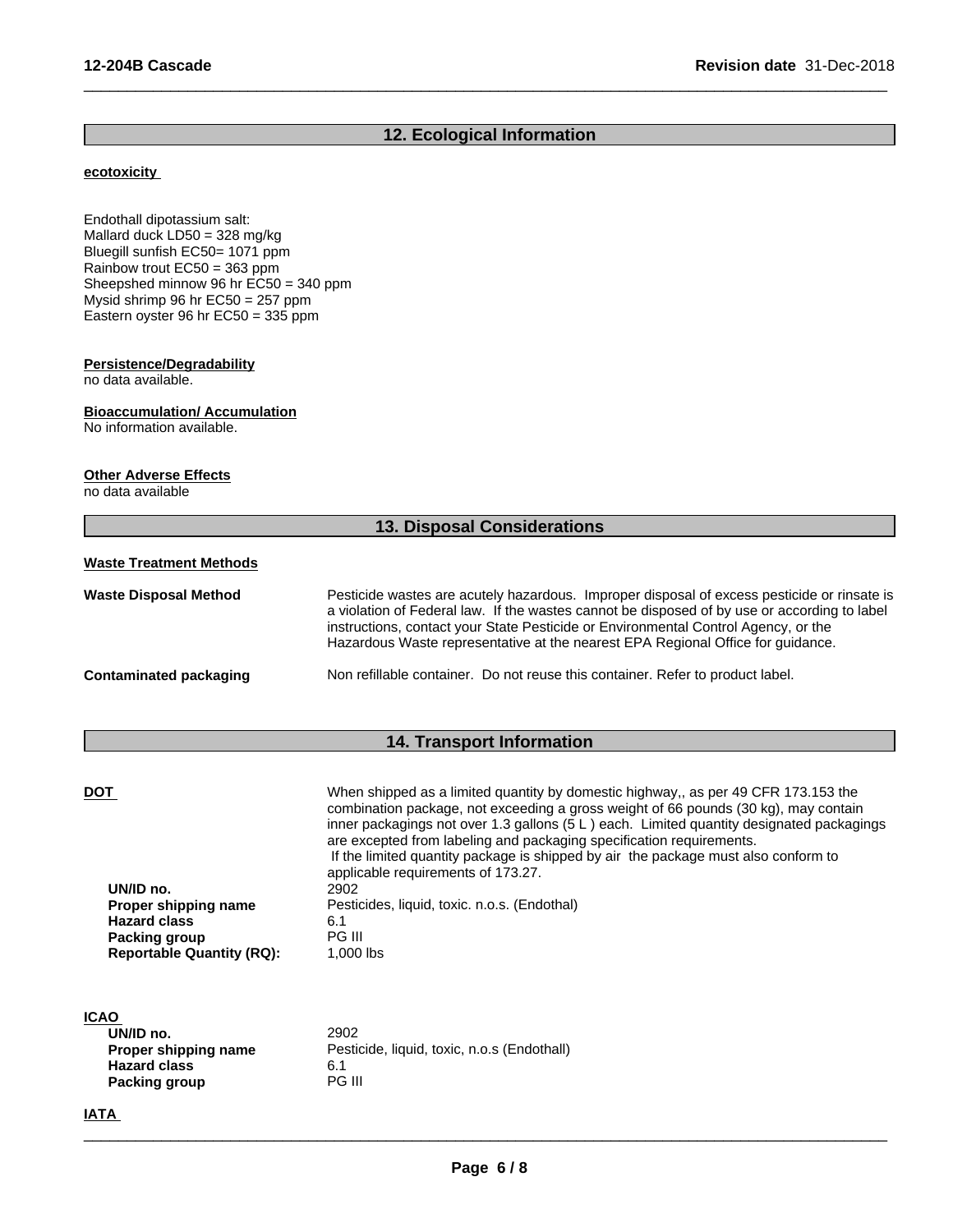| UN/ID no.<br>Proper shipping name<br><b>Hazard class</b><br><b>Packing group</b> | 2902<br>Pesticide, liquid, toxic, n.o.s (Endothall)<br>6.1<br>PG III |  |
|----------------------------------------------------------------------------------|----------------------------------------------------------------------|--|
| IMDG                                                                             |                                                                      |  |
| UN/ID no.                                                                        | 2902                                                                 |  |
| Proper shipping name                                                             | Pesticide, liquid, toxic, n.o.s (Endothall)                          |  |
| <b>Hazard class</b>                                                              | 6.1                                                                  |  |
| Packing group                                                                    | PG III                                                               |  |
| EmS No.                                                                          | F-A. S-A                                                             |  |

#### **15. Regulatory Information**

 $\overline{\phantom{a}}$  ,  $\overline{\phantom{a}}$  ,  $\overline{\phantom{a}}$  ,  $\overline{\phantom{a}}$  ,  $\overline{\phantom{a}}$  ,  $\overline{\phantom{a}}$  ,  $\overline{\phantom{a}}$  ,  $\overline{\phantom{a}}$  ,  $\overline{\phantom{a}}$  ,  $\overline{\phantom{a}}$  ,  $\overline{\phantom{a}}$  ,  $\overline{\phantom{a}}$  ,  $\overline{\phantom{a}}$  ,  $\overline{\phantom{a}}$  ,  $\overline{\phantom{a}}$  ,  $\overline{\phantom{a}}$ 

This chemical is a pesticide product registered by the Environmental Protection Agency and is subject to certain labeling requirements under federal pesticide law. These requirements differ from the classification criteria and hazard information required for safety data sheets, and for workplace labels of non-pesticide chemicals. Following is the hazard information as required on the pesticide label:

| signal word                | DANGER                                                                                                                                                                       |
|----------------------------|------------------------------------------------------------------------------------------------------------------------------------------------------------------------------|
| <b>Ventilation Control</b> | PESTICIDE APPLICATORS & WORKERS THESE WORKERS MUST REFER TO<br>PRODUCT LABELING AND DIRECTIONS FOR USE IN ACCORDANCE WITH EPA<br>WORKER PROTECTION STANDARD 40 CFR PART 170. |
| $\sim$ $\sim$ $\sim$       |                                                                                                                                                                              |

Corrosive. Causes irreversible eye damage. May be fatal if swallowed. Harmful if inhaled or absorbed through skin. **Pesticide is toxic to mammals.**

| International Inventories |             |
|---------------------------|-------------|
| <b>USINV</b>              | Present     |
| <b>DSL/NDSL</b>           | Present     |
| <b>EINECS/</b>            | Present     |
| <b>ELINCS</b>             |             |
| <b>ENCS</b>               | Not Present |
| China                     | Not Present |
| <b>KECL</b>               | Not Present |
| <b>PICCS</b>              | Not Present |
| <b>AICS</b>               | Not Present |
| <b>TSCA</b>               | Present     |

 **TSCA** - United States Toxic Substances Control Act Section 8(b) Inventory

 **DSL/NDSL** - Canadian Domestic Substances List/Non-Domestic Substances List

 **EINECS/ELINCS** - European Inventory of Existing Commercial Chemical Substances/EU List of Notified Chemical Substances

 **ENCS** - Japan Existing and New Chemical Substances

 **IECSC** - China Inventory of Existing Chemical Substances

 **KECL** - Korean Existing and Evaluated Chemical Substances

 **PICCS** - Philippines Inventory of Chemicals and Chemical Substances

 **AICS** - Australian Inventory of Chemical Substances

#### **Federal Regulations**

#### **SARA 313**

Section 313 of Title III of the Superfund Amendments and Reauthorization Act of 1986 (SARA). This product contains a chemical or chemicals which are subject to the reporting requirements of the Act and Title 40 of the Code of Federal Regulations, Part 372:

**CERCLA**

Not applicable

#### **CERCLA**